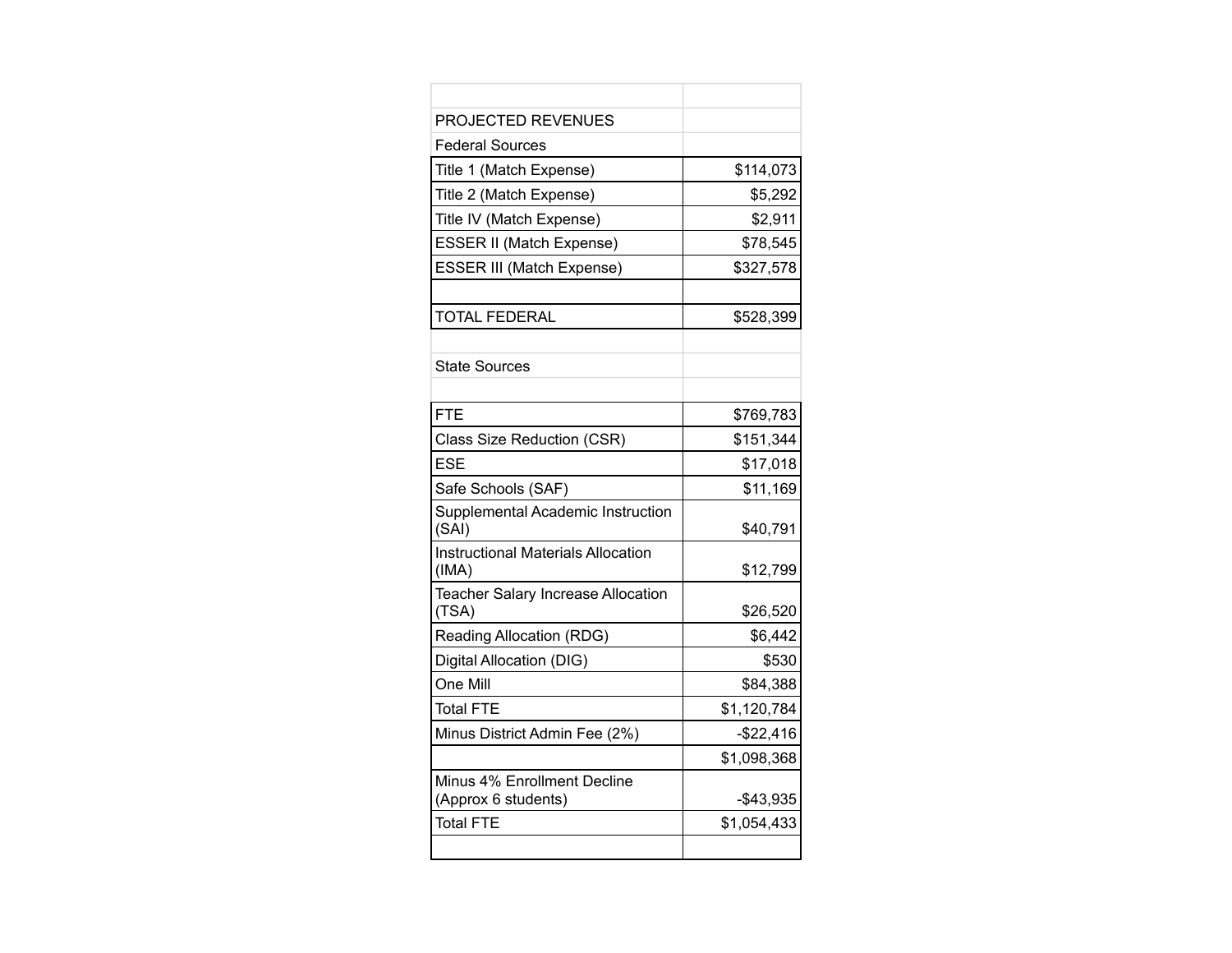| Capital Outlay                                               | \$98,315    |
|--------------------------------------------------------------|-------------|
| <b>TOTAL STATE</b>                                           | \$1,152,748 |
|                                                              |             |
| <b>Local Sources</b>                                         |             |
| Interest                                                     | \$400       |
| After School program                                         | \$34,000    |
| <b>Field Trips</b>                                           | \$2,000     |
| Uniforms                                                     | \$8,000     |
| Fundraising                                                  | \$6,000     |
| <b>Safety Patrols</b>                                        | \$1,500     |
|                                                              |             |
| <b>TOTAL LOCAL</b>                                           | \$51,900    |
|                                                              |             |
| <b>TOTAL REVENUES</b>                                        | \$1,733,047 |
|                                                              |             |
|                                                              |             |
| PROJECTED EXPENSES                                           |             |
|                                                              |             |
| Instruction                                                  |             |
| <b>Classroom Teacher Salaries</b>                            | \$426,828   |
| 8 classroom teachers - 1@58,220,<br>1@57,038, 1@\$55,328, 2@ |             |
| 52,590,1@ 51,764, 1@50,170, 1@                               |             |
| 49,128                                                       |             |
| Discretionary Stipend \$3600<br>annually X8                  | \$28,800    |
|                                                              |             |
| <b>Specials Teacher Salaries</b>                             |             |
| FT PE Coach \$43,350                                         | \$43,350    |
| FT Art Teacher \$47,500                                      | \$47,500    |
| PT Music (20 hrs)                                            | \$23,750    |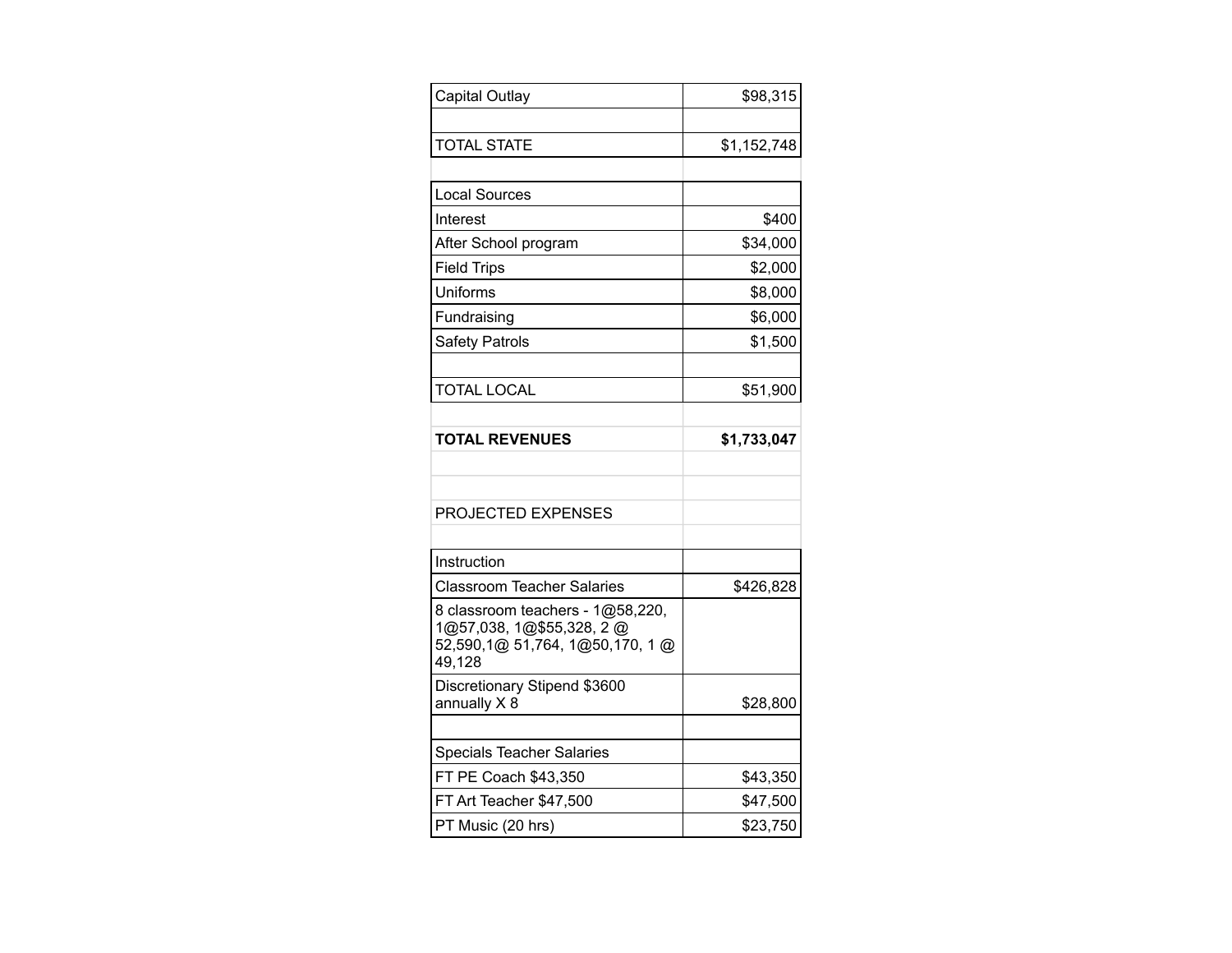| PT Spanish teacher 4 hrs weekly<br>X30 weeks @\$30 an hr.                                            |          |
|------------------------------------------------------------------------------------------------------|----------|
| (Afterschool)                                                                                        | \$3,600  |
| PT Tech (5 hours weekly x 40 hrs)                                                                    | \$4,000  |
| Discretionary Stipend \$3600 X 2                                                                     | \$7,200  |
|                                                                                                      |          |
| Title 1 teachers                                                                                     |          |
| FT Intervention Teacher Salary<br>\$53,100, FICA \$4062.15, IRA<br>\$1062)                           | \$58,224 |
| PT Intervention Teacher (Salary<br>\$32,100, FICA \$2455.65, IRA \$642)                              | \$35,198 |
| FCIM/Teacher Coach (20 hrs<br>weekly x 36 weeks @ \$32.75 hourly<br>= \$22,860 plus 1728.22 in taxes |          |
| and \$457.20 IRA)                                                                                    | \$25,045 |
| PT Intervention Teacher                                                                              | \$19,000 |
| Afterschool tutoring:                                                                                |          |
| 6 hours weekly X 30 = 180 hrs @<br>\$30 per hr = \$5400 plus \$413 taxes<br>& \$108 IRA              | \$5,921  |
| <b>ESE</b> teacher                                                                                   | \$7,000  |
| FT Paraprofessional                                                                                  | \$25,572 |
|                                                                                                      |          |
| Dicretionary Stipend @ 3600 X 1<br>Substitutes @\$110 daily. 90 days to                              | \$3,600  |
| include PTO, teacher observations,<br>Testing)                                                       | \$9,900  |
| Stipends for extra responsibilities:                                                                 |          |
| <b>Safety Patrols</b>                                                                                | \$500    |
| Team leaders - 2 @ \$1000 each                                                                       | \$2,000  |
| Math Team                                                                                            | \$1,000  |
| Manatee Jubilee                                                                                      | \$1,000  |
| Gifted                                                                                               | \$2,400  |
| FICA/Medicare teachers/subs                                                                          | \$50,261 |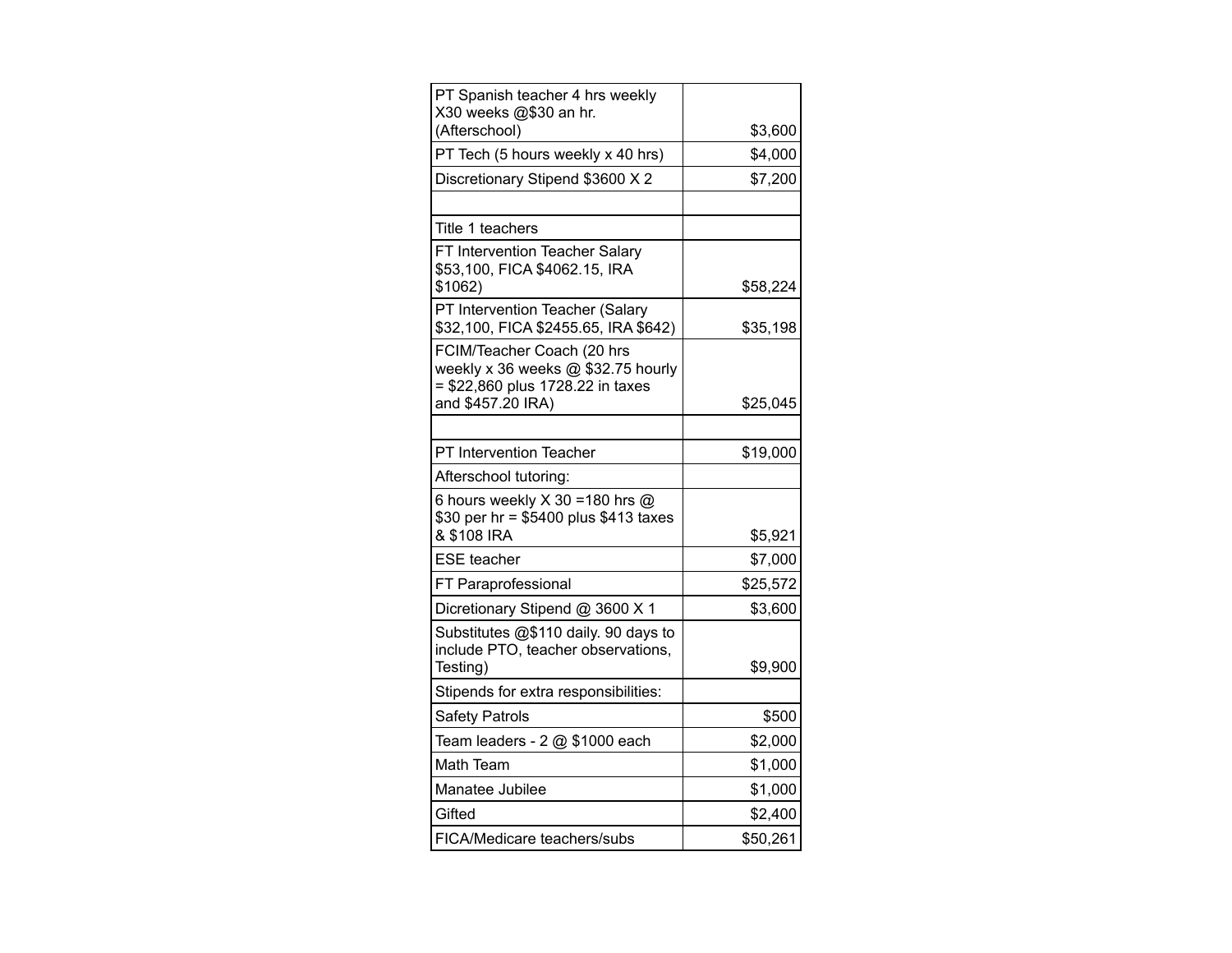| Workers Comp (All Employees)                                    | \$3,203   |
|-----------------------------------------------------------------|-----------|
| Unemployment Insurance                                          | \$1,560   |
| Simple IRA Contribution                                         | \$13,040  |
| Consumable Supplies - art & office<br>supplies                  | \$3,137   |
| Curriculum & Textbooks                                          | \$20,000  |
| <b>Field Trips</b>                                              | \$2,000   |
| <b>Travel &amp; Conferences</b>                                 | \$1,400   |
| Capitalized Technology -<br>Promethean                          | \$9,000   |
| Noncapitalized FF&E                                             | \$4,000   |
| Noncapitalized Comp HW                                          | \$500     |
| <b>ESE Costs</b>                                                |           |
| - Speech Therapist 5 hrs weekly for<br>36 weeks @ \$60 an hour) | \$10,800  |
|                                                                 |           |
| <b>TOTAL BASIC INSTRUCTION</b>                                  | \$900,289 |
|                                                                 |           |
| <b>Board of Directors</b>                                       |           |
| D & O Insurance                                                 | \$1,425   |
| TOTAL BD OF DIRECTORS                                           | \$1,425   |
|                                                                 |           |
| <b>School Administration</b>                                    |           |
| Wages - Administrators                                          |           |
| Co-director                                                     | \$73,000  |
| Co-director                                                     | \$81,600  |
| Asst director                                                   | \$45,500  |
| <b>Front Office</b>                                             | \$31,836  |
| Discretionary Stipend \$3600 X 4                                | \$14,400  |
| Safety Stipend - Guardian                                       | \$9,500   |
| Simple IRA                                                      | \$5,117   |
| FICA/Medicare                                                   | \$19,571  |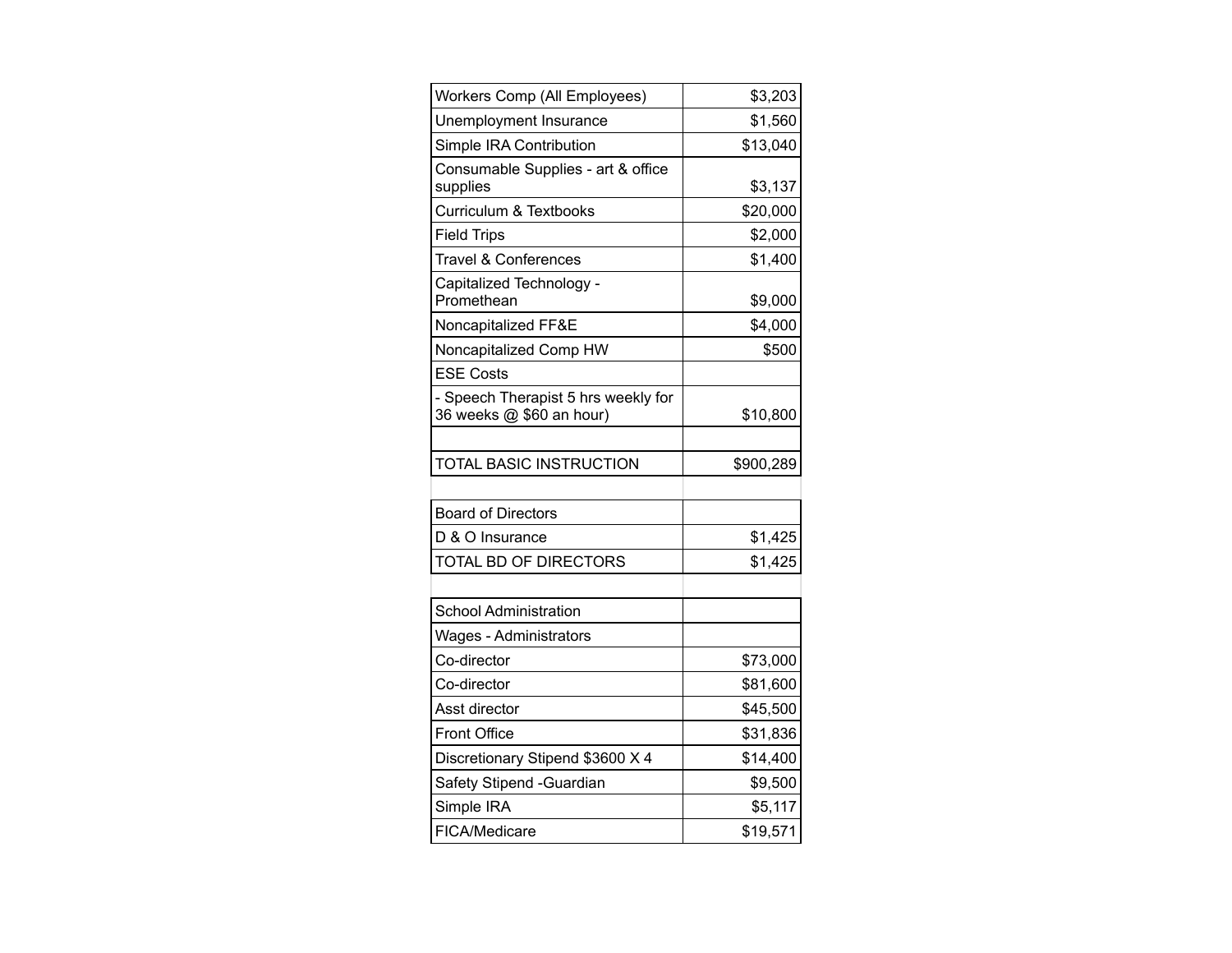| <b>Legal Fees</b>                                           | \$1,000   |
|-------------------------------------------------------------|-----------|
| Insurance (Accident Policy)                                 | \$361     |
| Unemployment Insurance                                      | \$455     |
| <b>Fingerprinting (All employees</b><br>except afterschool) | \$600     |
| Office/Gen Admin Expense                                    | \$2,000   |
| Uniforms                                                    | \$8,000   |
| Consumable supplies                                         | \$500     |
| Noncapitalized Furn & Equip                                 | \$600     |
| Dues & fees                                                 | \$200     |
| TOTAL SCHOOL ADMIN.                                         | \$294,240 |
|                                                             |           |
| <b>FISCAL SERVICES</b>                                      |           |
| <b>Bookkeeping Services</b>                                 | \$15,000  |
| -Audit                                                      | \$7,500   |
| -Form 990                                                   | \$950     |
| <b>TOTAL FISCAL SERVICES</b>                                | \$23,450  |
|                                                             |           |
| OPERATION OF PLANT                                          |           |
| Custodian salary                                            | \$29,297  |
| Discretionary Stipend \$3600 X 1                            | \$3,600   |
| Simple IRA                                                  | \$658     |
| FICA/Medicare                                               | \$2,567   |
| Insurance - Property, Liability, Auto,<br>Cyber             | \$23,671  |
| Repairs & Maintenance                                       |           |
| Handyman                                                    | \$2,000   |
| AC/Heat.                                                    | \$4,000   |
| Plumbing                                                    | \$1,000   |
| Other repairs to portables \$500                            | \$500     |
| Lawn Service                                                | \$3,000   |
| Lease - Building                                            | \$76,950  |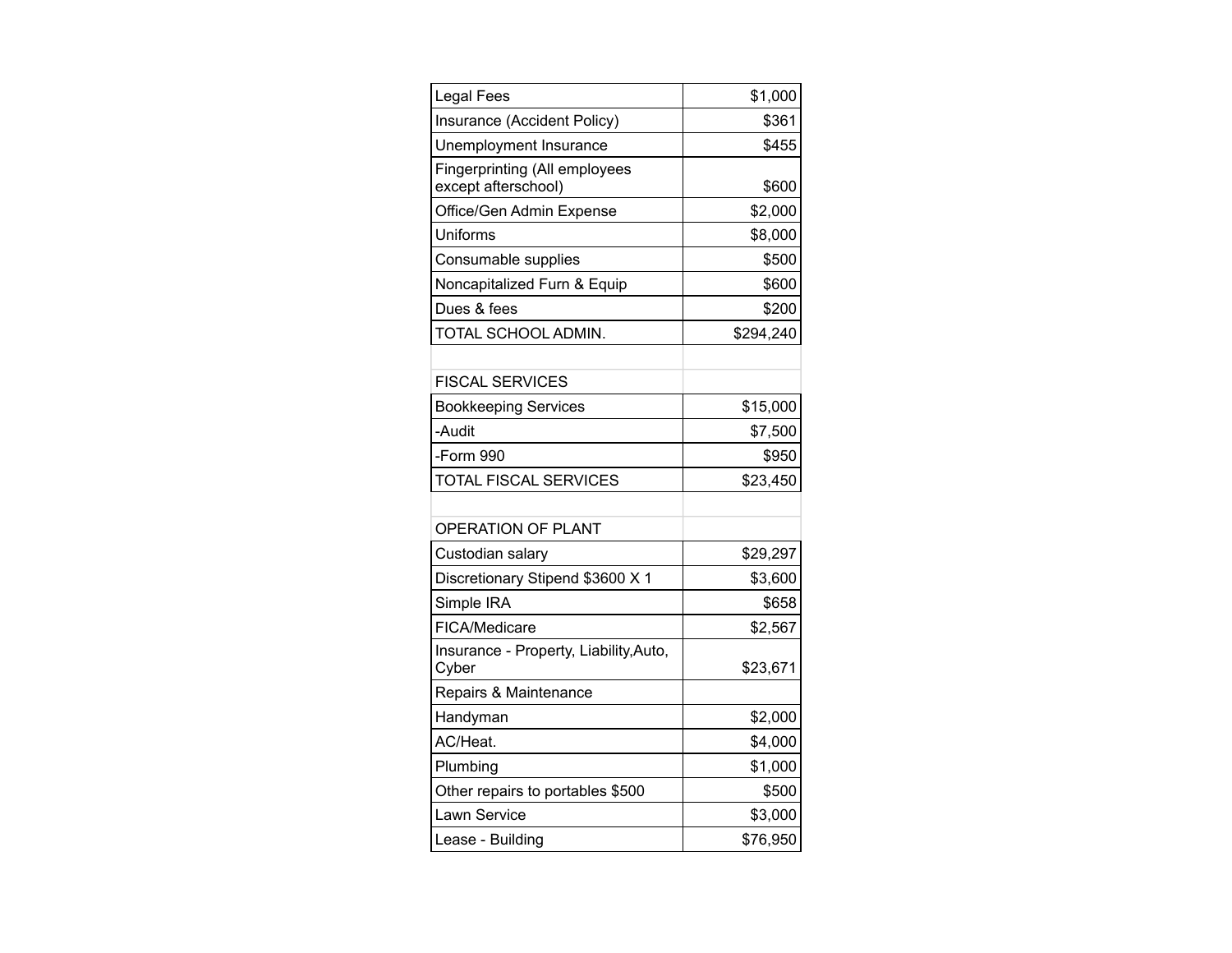| Communications                                                        |             |
|-----------------------------------------------------------------------|-------------|
| Internet & Phone (Cox) \$4400                                         | \$4,400.00  |
| Phone (Ooma) adding multi-line<br>system; phone for each classroom    | \$2,400.00  |
| Go Daddy \$300                                                        | \$300.00    |
| Dropbox \$240                                                         | \$240.00    |
| Garbage                                                               | \$2,200.00  |
| Printing machine fees)                                                | \$1,200.00  |
| Pest                                                                  | \$600.00    |
| GRU                                                                   | \$38,000.00 |
| Consumable supplies                                                   | \$5,000.00  |
| <b>Cleaning materials</b>                                             | \$2,000.00  |
| Filters                                                               | \$200.00    |
| Paper Goods (TP/Towels) \$700                                         | \$1,000.00  |
| <b>TOTAL OPERATIONS</b>                                               | \$204,784   |
|                                                                       |             |
| <b>Community Services</b>                                             |             |
| Afterschool                                                           |             |
| Wages (3 workers @\$14 per hr for<br>10.75 hrs per week for 40 weeks) | \$18,060    |
| FICA/Medicare                                                         | 1381.59     |
| <b>Supplies</b>                                                       | \$2,000     |
| Fingerprinting (Afterschool)                                          | \$300       |
| <b>Safety Patrols</b>                                                 | \$1,500     |
| <b>TOTAL COMMUNITY</b>                                                | \$23,242    |
|                                                                       |             |
| <b>DEBT SERVICE</b>                                                   |             |
| Loan for 7 portables                                                  |             |
| @\$2924.54 per month (bal<br>\$36,332.69)                             | \$36,333    |
| Interest on Loan                                                      | \$2,100     |
| <b>TOTAL DEBT SERVICE</b>                                             | \$38,433    |